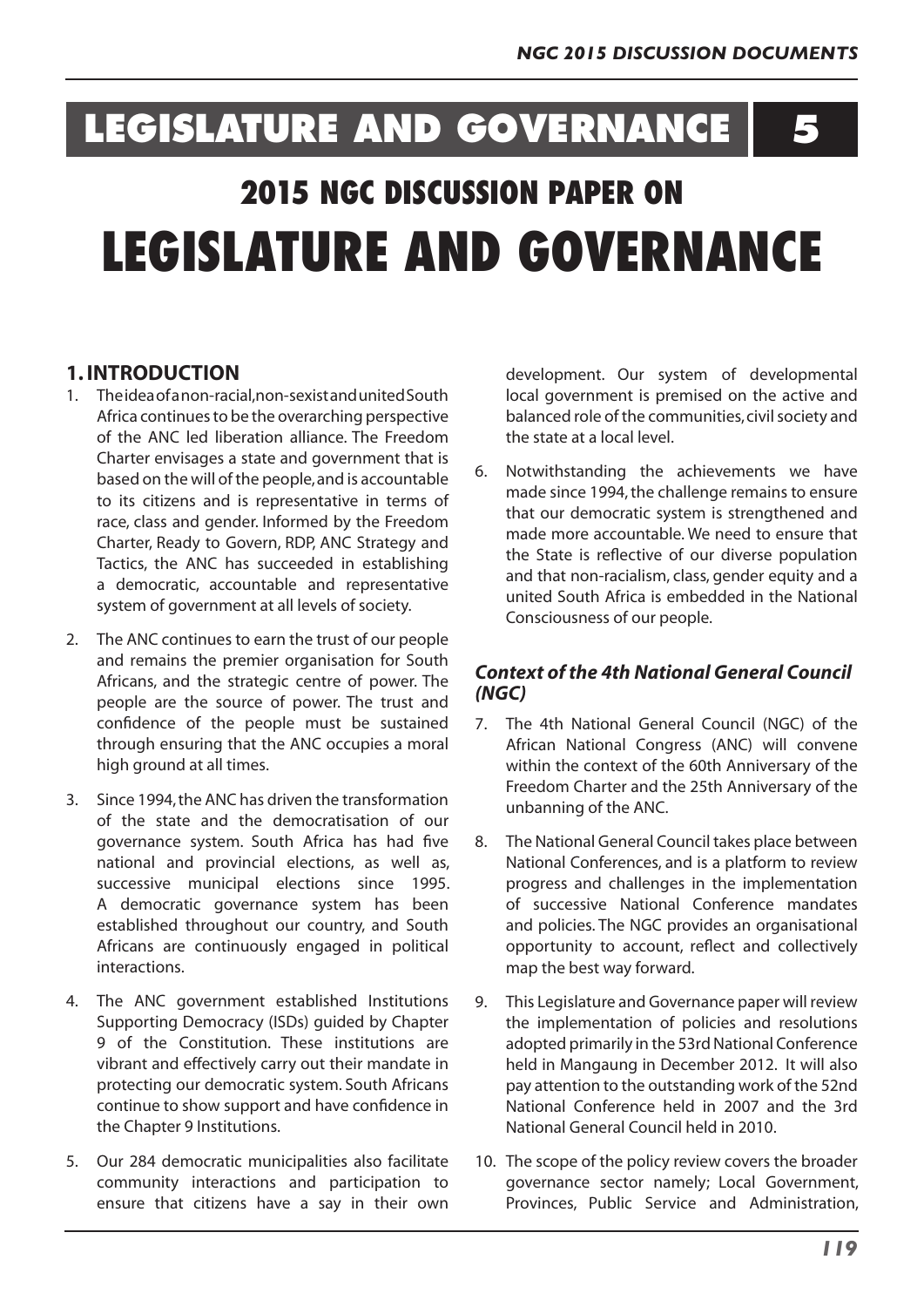Cooperative Governance, Traditional Leaders, Institutions Supporting Democracy and Service Delivery. The paper further provides a review of the Legislatures, comprising the two houses of National Parliament, Provincial Legislatures and Municipal Councils.

- 11. This paper brings together key policy issues in Legislature and Governance, as a whole, and ensures an honest review of progress made and evaluation of how well previous ANC resolutions have been implemented.The discussion paper will also consider the issue of ANC internal capacity to manage and direct government, and how this needs to be improved.
- 12. The Legislature and Governance discussion paper will lead towards the consolidation and rationalisation of ANC policy, recognising that policy must be simple, clear and implementable.

# **2. CONTEXT OF THE DEVELOPMENTAL STATE**

- 13. The main goal of state transformation as articulated in the ANC's strategy and tactics is: *"building a developmental state that provides effective basic services and with capabilities to take forward a far reaching agenda of national economic development, whilst at the same time placing people and their involvement at the centre of this process".*  This objective isthe guiding principle fortheANC's management of the State. Our democratic state must serve our people, listen to their needs and deliver in the most effective, efficient, equitable and economic way possible.
- 14. There have been many achievements in the past 20 years, including, bringing together the fragmented apartheid state into a consolidated non-racial, non-sexist democratic state, answerable to and representative of South Africans.
- 15. The legislatures, executives and public service are nowmorerepresentativeofourcountry.Democratic institutions have been created and have delivered basic services to those who previously had none. A broad range of participatory mechanisms have been established; and planning frameworks have been set up at different levels (National Planning Commission, Integrated Development Plans, Spatial Development Frameworks, Provincial Growth and Development Strategies etc.). Further,

our communities enjoy the benefits of a vibrant democracy protected by the Constitution.

- 16. Over the past 20 years, the ANC government has ensuredmajorexpansioninaccesstobasicservices such as electricity, piped water, sanitation, roads and transport. All spheres of government have implemented programmes to alleviate poverty and increase economic and social infrastructure. Local government has undoubtedly been the primary site for the delivery of these services. However, the continued maintenance of the necessary infrastructure remains a challenge.
- 17. The transformation of the local government sector remains a priority for the ANC government. The National Development Plan (NDP) makes it clear that this transformation must build functional municipalities who can create safe, healthy and economically sustainable areas where people can work, live and socialise.

# *Challenges for the State*

- 18. The South African state recognises that it operates within the global socio economic environment. The contemporary public service and political realities are shaped by economic crises and the pressures of financing and managing debt. Public sectors are pressurised to yield towards priorities set by economic dictates and governments have to adopt austerity measures to reduce spending, and tax increases.
- 19. Over the past 20 years, the need for a developmental and capable state has become more evident. Whilst we have created a democratic and constitutional state, with all the requisite institutions for governance, much remains to be done in terms ofimproving the lives of,particularly, the poor and unemployed.
- 20. Recognising the major gains made in redressing theeffectsofcolonialismandracism,muchremains to be done to ensure that all South Africans enjoy safety, security and decent human settlements. There is still a high demand for access to clean water, sanitation, energy, solid waste removal, and efficient and affordable public transport. In order to achieve this we must continue to build a state which is capable of delivering on the needs of our people.
- 21. Despite the significant success in configuring the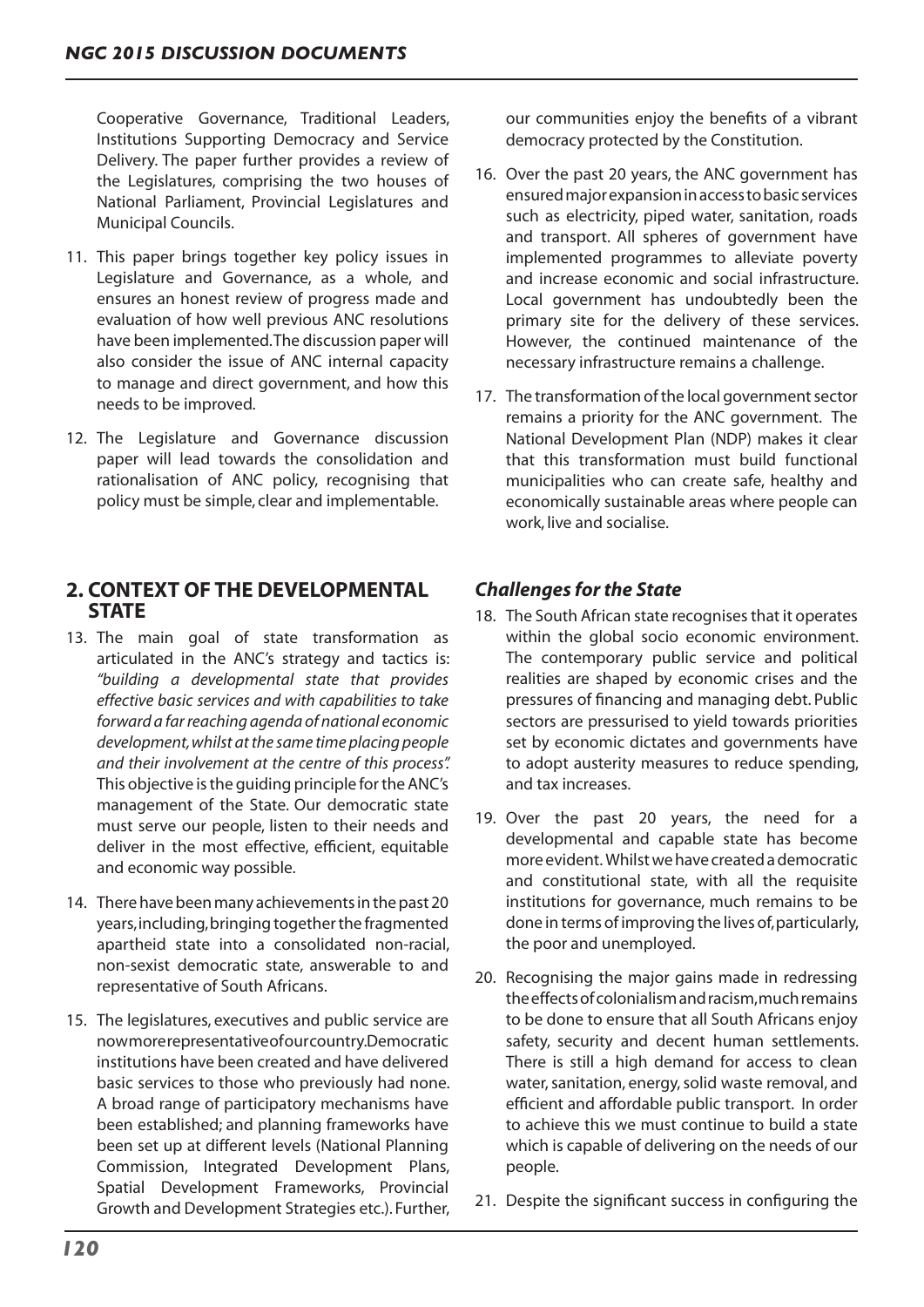new state, there are still contested issues requiring review and finality, including:

- a. **Functionality of the intergovernmental system**;
- b. **Provinces**: the Review of Provinces;
- c. **Powers and functions of different spheres and the impact on effective service delivery**;
- d. **Inter-departmental Coordination**: it's effectiveness and if we have too many departments?
- e. **Mandates** which are overlapping and fragmented.

# *53rd National Conference*

- 22. The 53rd National Conference, recognising the above challenges, took necessary policy resolutions. The Conference concluded that powers and functions of the three spheres of government should be reviewed in order to provide greater clarity and to facilitate more effective service delivery and development.
- 23. It further resolved that National and Provincial Government should monitor and support Local Governmentinwaysthatstrengthenmunicipalities, not erode their powers and functions; devolution of certain provincial functions to stronger municipalities;and differentiation in scope of IDPs; funding support; and capacity building.
- 24. The ANC government has championed a National Development Plan (NDP) that seeks to address some of the key structural issues posing a challenge for the state. The NDP advances the need for a capable and developmental state that acts to resolve historical inequities through delivering quality public services and facilitating investment. The Development state will build capacity to formulate and implement policiesthat serve the national interest.
- 25. The National Development Plan also addresses

other issues of coordination, planning and an integrated governance system.

### **3. OVERVIEW OF THE ANC POLICY AND RESOLUTIONS**

- 26. The 53rd National Conference reaffirmed the emphasis on the urgent need for renewal, recognising that renewal is principally about building the ANC's resilience, enhancing its transformative and governance capacity and its ability to adapt to changing situations so that it can continue to serve and lead the people.
- 27. The Conference also resolved on the second phase of transition, from apartheid colonialism to a national democratic society, which will be characterised by more radical policies and decisive action to effect socio-economic and continued democratic transformation. The Conference concluded that this will require a renewed, united and more vibrant ANC, Alliance and broader democratic forces.
- 28. The National Conference resolutions provided an enduring policy for the ANC as a whole, and for those cadres deployed in government and legislatures to implement and develop programmes focused on ANC policies. Some of the resolutions are more long term and require time for planning and implementation, others are relatively short term and are easy to execute.
- 29. The NEC through various Makgotla and ongoing programmes of the subcommittees has focused attention on ensuring that systems and processes are in place to monitor and report on the implementation of resolutions by deployees and ANC structures.
- 30. The priority of the L&G NEC subcommittee was on strengthening an effective interface between the Party and State for the purpose of facilitating accountability on conference mandates and ANC policies.

*ANC Conferences has adopted radical and transformative policies to ensure viable, effective and functional local government system. The piecemeal approach and slow traction in implementing the ANC policy is the source of the current challenges besetting municipalities.*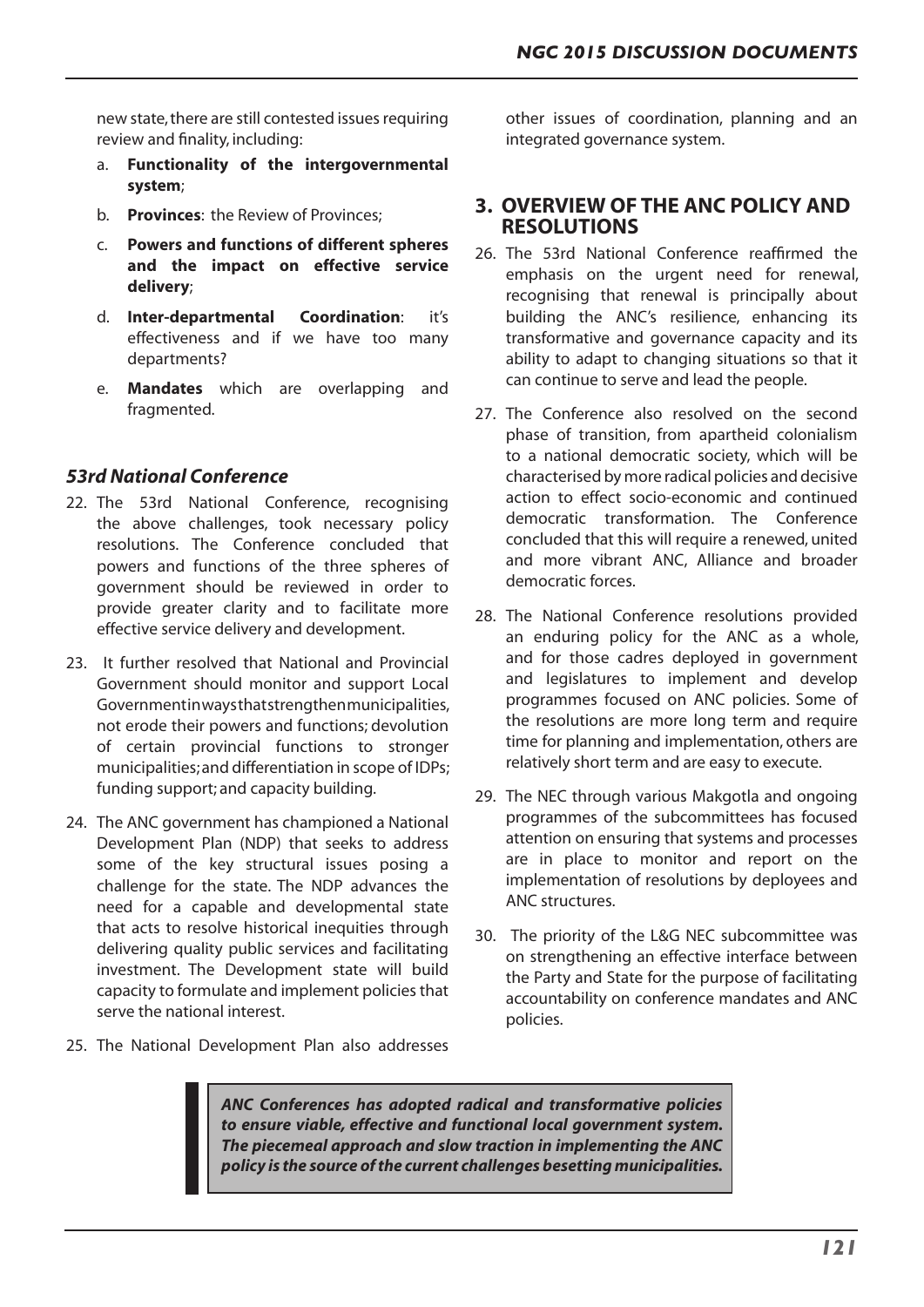## *Challenges*

- 31. The implementation of major transformative policies around reconfiguration of the state has, in some cases, not been as speedily as mandated. The specific short-comings are listed below:
	- a. The resolution on Review of Provinces adopted in two National Conferences – It has not been implemented.
	- b. The resolution on creating a Single Public Service is also progressing at a slow pace.
	- c. The resolution on Gender Mainstreaming in the Public Service has not met the required targets.
	- d. Addressing Local Government institutional challenges, such as the viability of some municipalities, fiscal arrangements and the two-tier system, has not been implemented as mandated.
	- e. The resolution on Municipal Demarcation has also not been adequately addressed.
- 32. The National Conferences resolved to strengthen the legislatures and ensure deployment and retention of capable cadres in National and Provincial Legislatures, and Local Government Councils.However,the realisation ofthisresolution remains a serious challenge.
- 33. Similarly, the implementation of National Conference resolutions on mechanisms to strengthen participatory democracy, community participation and an activist parliament has been lacking.On-going assessments, by ANC structures and government monitoring and evaluation, highlight difficulties in attaining the organisation's objectives.
- 34. The National General Conference must reflect on the reasons and causes for the slow progress in the above mentioned key transformative programmes. In some instances, constitutional and resource constraints have been extenuating factors. The NGC reflection needs to review both resolutions taken and not implemented for good reasons, and those which were not implemented due to disingenuous conduct by deployees.
- 35. The implementation of various ANC policies is crucial in realising the broader objectives of building a capable developmental state.The state transformation resolutions are located at the heart of service delivery and are informed by a

consistent ANC agenda of a better life for all.

## **4. REVIEW OF POLICY IMPLEMENTATION AND PROGRESSS**

36. The following section details and notes the review and progress on the implementation of various policies.

## **4.1. LEGISLATURES**

- 37. Successful National and Provincial government elections were held in May 2014. The ANC secured majority seats in all legislatures, with the exception of the Western Cape. This has once more demonstrated the confidence and trust our people have in our elected representatives.
- 38. The Fifth Parliament has been characterised by unity of the opposition with the intention of destabilising Parliament. This has been demonstrated through the attempted motions of no confidence targeting ANC leadership in parliament; the unruly and disobedient behaviour, walk outs; and flagrant disregard of electoral doctrines that underpin the role and character of the democratic Parliament.
- 39. A key task of the ANC is to focus on turning Parliament into a real activist parliament with a major emphasis on its developmental role. The ANC in the legislatures is required to be more vigilant and assertive, and to guard against the erosion of dignity and the high levels of confidence our society have in the legislatures.

## *Progress*

- 40. The 2010 NGC resolved that all Bills of strategic importance must go before the relevant NEC subcommittee for processing prior to them being submitted in Parliament. The same principle applies for Provincial Legislatures and Provincial Executive Committees (PECs). In the Fourth Parliament, the NEC subcommittees were central in ensuring all legislation is approved by the ANC before it is passed in Parliament. Mechanisms need be put in place to ensure the Fifth Parliament observes the same process.
- 41. The Conference mandated the development of a discussion paper to develop a strategy and implementation plan for ensuring activist and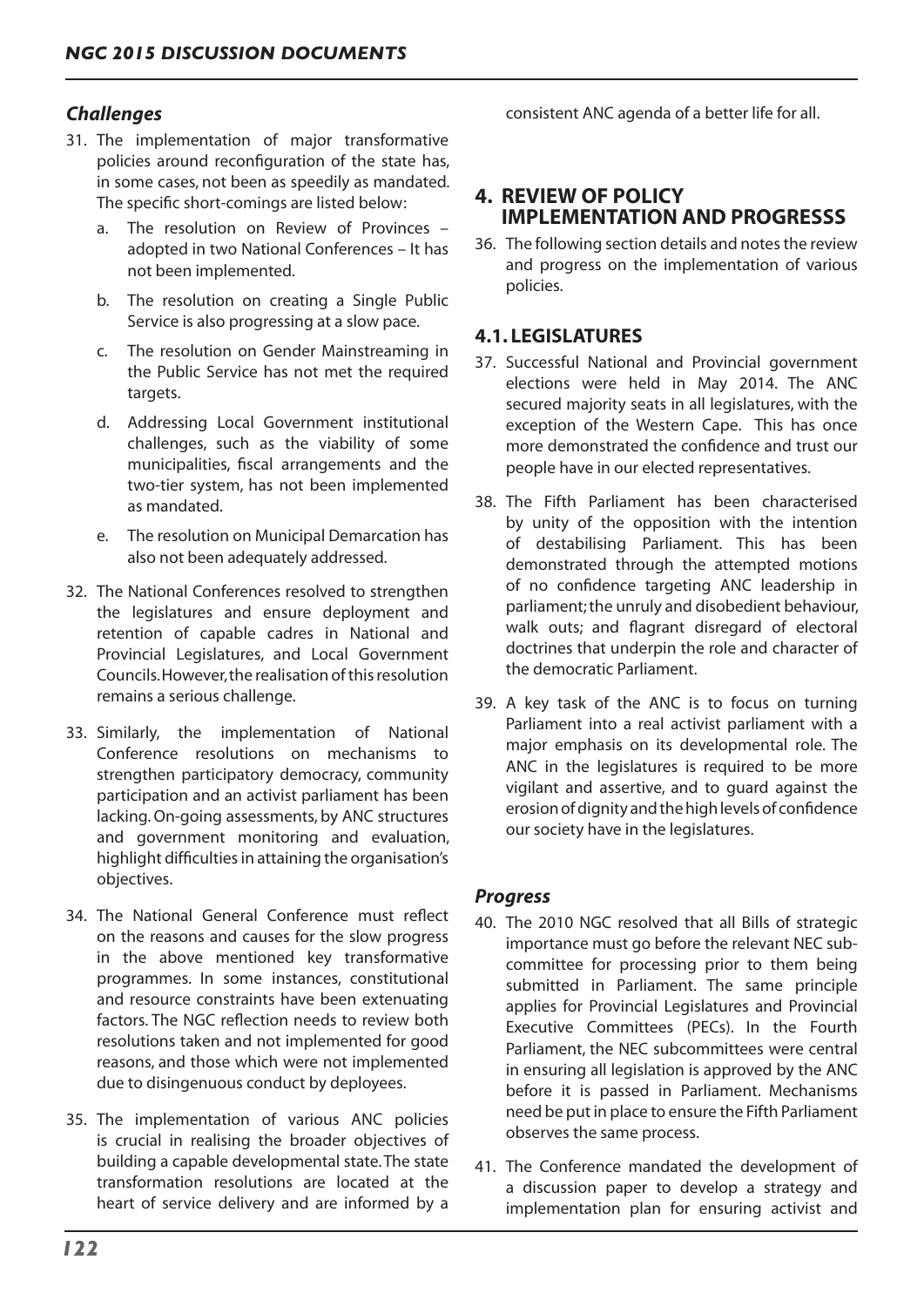developmental legislatures. The subcommittee has undertaken the task, which is still underway. A special Legislature and Government summit will take place to consider the strategy and implementation plan of an activist parliament. The task will be completed and the report tabled at the NGC.

- 42. The separation of Legislative and Executive Functions in local government is being implemented. The bigger cities, due to their resource base and numbers, are able to ensure separation; however smaller municipalities are challenged by this policy. Some provincial governments are actively assisting municipalities to implement this policy.
- 43. The 53rd National Conference also resolved that there should greater cooperation between legislatures across all spheres of government. The Subcommittee has established a Legislature Forum, within which all deployees in legislatures engage and coordinate their work to ensure greater cooperation.

# **4.2. PROVINCES**

- 44. The 52nd and 53rd National Conferences, and the 3rd National General Council, has given a clear mandate for a review of the Provinces. This is an important policy task aimed at strengthening the democratic state and its developmental mandate.
- 45. The on-going assessment of the configuration of the state, in most cases, points to the need for a review of key policy and constitutional issues. Among others, these include the allocation of powersandfunctions,planningacrossgovernment, the two-tier system of local government and the effectiveness and functionality of some provinces.

## *Progress*

- 46. The ANC Summit on Provinces and Local Government was held in December 2010, as directed by the 3rd NGC. The summit endorsed a framework document to guide the review process. The summit also highlighted important issues to be considered by the review panel.
- 47. The NEC Subcommittee established a Task Team to guide the ANC in this process. The Terms of References and framework for the

review have been developed, and the ANC Task Team will interface with government to ensure implementation of the resolution.

48. The Presidential Commission has not yet been appointed, hence, the review process has not commenced. The NGC will receive progress updates on the review progress.

# **4.3. LOCAL GOVERNMENT**

- 49. Local Government is the sphere of governance closest to the people. It plays a critical role in the consolidation of the National Democratic Revolution gains and is the sphere of government which impacts directly on changing people's lives, and where visible service delivery is experienced.
- 50. Municipalities across the country have made tremendousprogressindeliveringwater,electricity, sanitation and refuse removal. Yet, despite these achievements, it is clear that much still needs to be done to support the implementation of Local Government's mandate.
- 51. The structure of district local government is not working as intended. Key resolutions have been adopted by conferences, to refocus district municipalities.
- 52. Cities play a crucial role in the system of government, yet there has been insufficient recognition of the importance of cities. There is no differentiation model that allows the special capacities of cities to be recognised and unleashed.
- 53. In addressing some of the persistent challenges in municipalities, the government has recently launched a *"Back to Basics"* programme. The Back to Basics programme translates into a practical, realistic and focused approach to improving Local Government performance, and thereby, people's lives.

## *Progress*

54. A significant number of resolutions on local governance have been passed at the recent National Conferences and NGCs. Good progress has been made in delivering on these resolutions, resulting in various legislative amendments and regulations passed by government. The aim is to enforce and strengthen the Local Government systems and structures in line with ANC resolutions.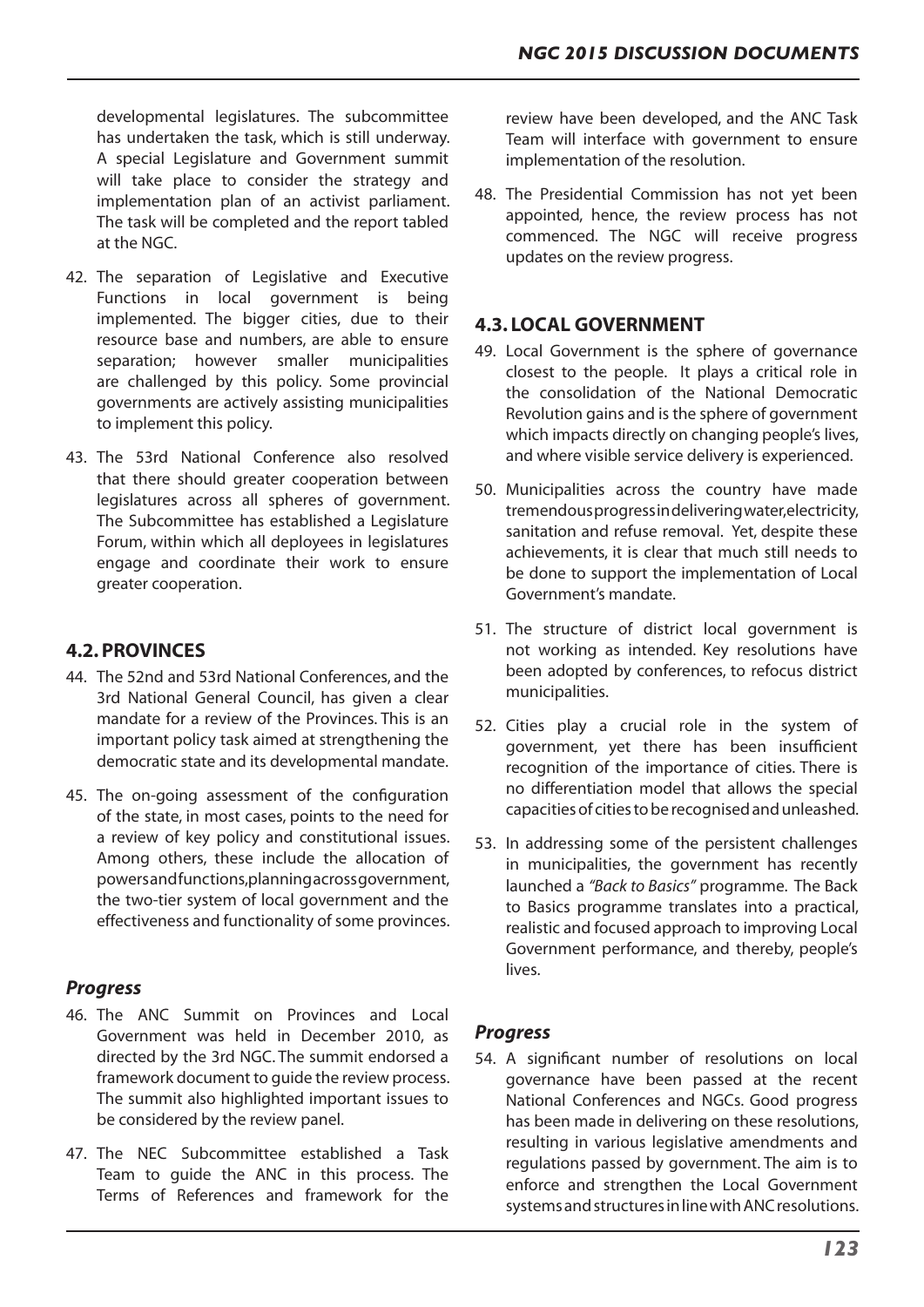- 55. Despite progress in the policies dealing with systems and structures of Local Government, there is less progress regarding the fundamental policies of powers, fiscal allocations, unviable municipalities and the two-tier system. The delay in the implementation of these is partly linked to the other resolutions on Review of Provinces and Powers and Functions.
- 56. The government programme of Back to Basics will attempt to address some of the key resolutions adopted by the conference. Its objectives, as articulated, are namely, bringing government closer to the people; fast-tracking delivery of quality basic services to our people; improving financial management; employing capable and qualified staff; dealing decisively with fraud and corruption; and building capable political leadership .
- 57. Informed by the unique challenges facing cities, including but not limited to, increased migration into some metros, as evidenced in the last Census report;the voting patterns as per the May National and Provincial elections, the Subcommittee has undertaken a programme with the cities to develop framework on how to manage and engage with cities. A report of the cities was presented to the NEC and further work is being undertaken by the Subcommittee to ensure a structured political programme for the cities.

# **4.4. COOPERATIVE GOVERNANCE**

- 58. Chapter Three (3) of the country's Constitution calls on the three spheres of government to adhere to the principles of Cooperative Governance. The lessons drawn from twenty years of practice in the relationship between the three spheres of government show practices contrary to the principles provided for in chapter 3. The conduct and practice of spheres of government exhibit federal tendencies and features, e.g. nine provincial governments and 284 municipal governments that set their own priorities and plans resulting in uneven performance and delivery, and an incoherent planning regime.
- 59. Despite the structural mechanisms in place, coordination,integrationandalignment acrossthe spheres of government are a challenge.Integrated delivery of services is not possible when there are no central and predictable mechanisms for guiding and regulating the key performance areas

of integration across these spheres.

#### *Progress*

- 60. The 53rd National Conference advanced a need for a more integrated system of cooperative governance, which must advance service delivery and development.
- 61. Meaningful attempts have been made by government to streamline planning and coordinate various developmental plans and strategies across the three spheres of government. Various forums and intergovernmental structures are convened regularly to coordinate government service delivery.
- 62. Despite the above efforts, the successful realisation of effective cooperative governance is hampered by slow progress in undertaking tasks relating to the transformation of roles, powers and functions.

# **4.5. PUBLIC ADMINISTRATION**

- 63. The current domestic and global political realities are shaped by the recent economic crisis and the pressures of financing and managing debt. The public sector is under pressure to yield towards priorities set by economic conditions.
- 64. The 53rd National Conference made a clear call for the construction of a developmental state capable of delivering on the tasks of the National Democratic Revolution. This requires that the state should build its institutional, organisational, technical and leadership capacity in order to successfully implement the programmes of government and reduce the dependence/reliance on the private sector and outsourcing.
- 65. The ANC vision of a public service and administration is informed by the attributes of the developmental state, the 'ideal public service' envisaged is the one that:
	- $\blacksquare$  Provides quality public goods and services to all;
	- $\blacksquare$  Facilitates inclusive economic development and growth;
	- $\blacksquare$  Is people-centred and people driven; and
	- s Is geared towards development and eradicating poverty.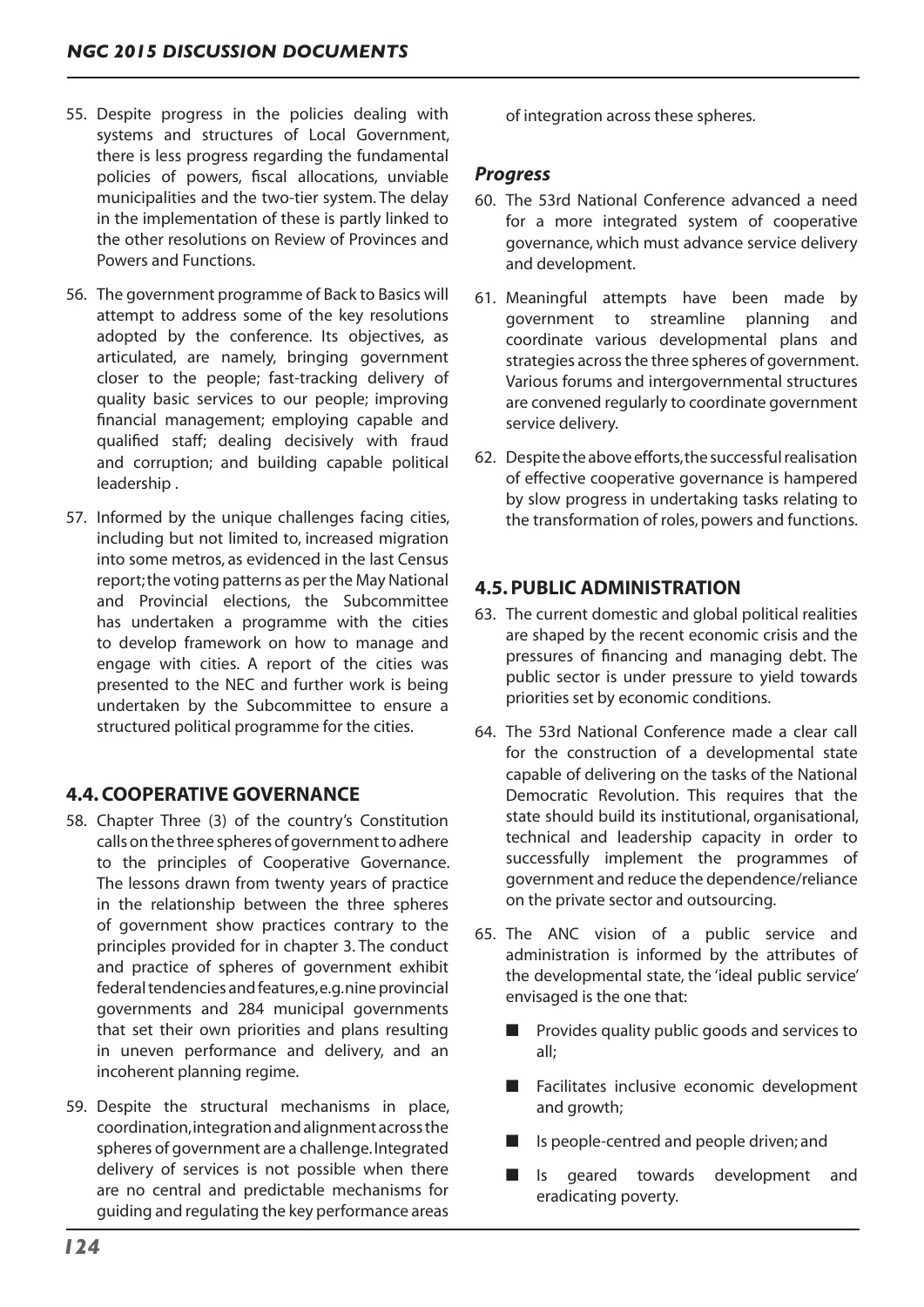## *Progress*

- 66. The National Conference has adopted numerous resolutions relating to public administration, including, improving the quality of the public service; the remuneration of public servants; intervention, support and monitoring provinces; and moving towards a Single Public Service.
- 67. The Remuneration Commission for public servants has been established and the report will be presented once concluded.
- 68. Meaningful progress has been made to address the conference resolution in the Public Service Administration sector. The Public Administration Management Bill,which was passed by Parliament, addresses some of the critical areas resolved by the conference, including a movement towards a single public service, setting norms and standards, capacity building in the public sector and corruption.
- 69. TheANCstillneedstoevaluatetheimplementation of a Single Public Service. The conference mandatedtheNECtoconsidertheimplementation challenges and take final decisions on the viability of a Single Public Service.The constitutional issues surrounding the Single Public Service debate needs to be resolved. Broader discussion remains on the agenda, and it may be necessary to review the challenges besetting the full implementation of this resolution.
- 70. In accordance with the mandate of the conference, a Provincial Monitoring, Support and Intervention Bill has been drafted and will provide for targeted support for Provinces, monitoring and fulfilment of their executive obligations.
- 71. The implementation of gender equity in the public sector is seriously lagging behind. Despite set targets and requirements for departments, this has not been achieved. The ANC needs to ensure a mechanism of compliance with this policy.
- 72. Consistent with ANC resolution, building state capacity is a long-term task and many of the actions will take time to deliver results. The government's Medium Term Strategic Framework 2014–2019, has committed to:
	- Forge a disciplined, people-centred and professional public service;
	- $\blacksquare$  Make every workplace a training space;
	- Making better use of experienced public

servants to provide specialised training;

- $\blacksquare$  Ensure career paths are conducive to learning on the job; and
- **n** Forge a disciplined, people-centred and professional public service.
- 73. Furthermore to strengthen the Public Service, the NDP encourages stability in the politicaladministrative interface. NDP promotes creation of an administrative head of the public service to improve management of the politicaladministrative interface and help reduce high turnover of HODs; revitalise Batho Pele; improve day-to-day responsiveness; and increase engagement with citizens outside government forums. It also urges building an ethical public service with more effective financial disclosures, and more effective management of discipline.

# **4.6. TRADITIONAL LEADERS**

- 74. South Africa has established a firm foundation by crafting one of the most progressive Constitutions in the world. This Constitution forms the basis for restoration of the dignity, integrity and self-worth of our people,especially indigenous communities, including the Khoi and San, as well as uniting our diverse cultural communities to fully realise the ideal of *"unity in diversity".*
- 75. Given the South African historical background, there is still a mammoth task ahead to continue building a united, caring, progressive and patriotic South African society. It is argued that traditional leaders' role in representing and preserving the culture and identity of community members may be a key driver of development in rural communities. Traditional Leaders may fulfil this function not just through the specific cultural and ceremonial roles that they play, but through their very existence as an institutional symbol of an enduring community, and the norms and values that have shaped it.
- 76. Traditional leaders' "*closeness to the people"* is typically regarded as one of the key advantages of the institution.Traditional leaders usually reside in close physical proximity to the communities they serve. But even more importantly, these institutions tend to function according to norms and rules – both formal and often informal – with which people are deeply familiar.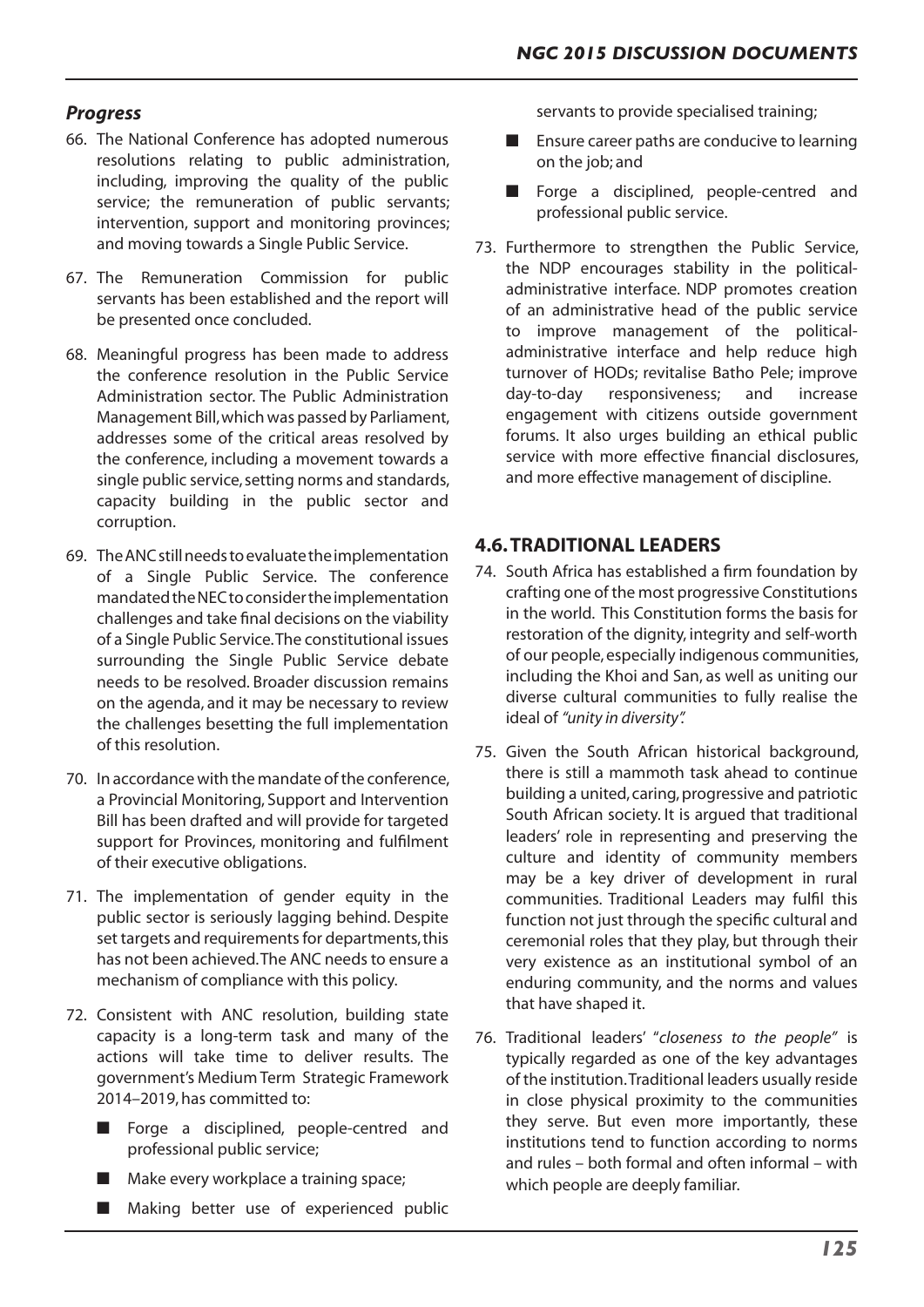### *Progress*

- 77. The ANC government has made significant progress in recognising the system of Traditional Leadership. There is a dedicated department of traditional leaders at the National level and in all Provinces. This department is led by a Minister, Deputy Minister and designated MEC's in all provinces.
- 78. The Houses of Traditional Leaders at the national level and provinces are functional. The Houses enable a coordinated programme of traditional leadership led by democratically elected traditional leaders.
- 79. Government continues to support the traditional leadership with required resources and ensuring acceptable conditions of services.
- 80. The National Conference has called for a greater clarity on the role of traditional leaders. The Conference mandated the NEC Subcommittee to develop a discussion paper which enables the NEC to take decisions on the outstanding issues of traditional leaders.
- 81. The discussion paper on Traditional Leaders has been drafted, and the Traditional Leaders' Forum established under the L&G Subcommittee who coordinates this task. The ANC policy paper on traditional leadership will be tabled at the Legislature and Governance Summit and recommendations will be presented to the NEC. The NGC will receive a comprehensive report.
- 82. The local government Back to Basics programme's main focus is on"serving our communities better". This programme will incorporate the role of traditional leaders in realising this objective.
- 83. The Conference has further mandated that relations between councillors and traditional leaders should be improved in the interest of service delivery and development. The policy paper on traditional leaders will adopt practical mechanismandguidestoimprovetherelationship between councillors and traditional leaders.

## **4.7. ELECTORAL ISSUES**

84. The overall electoral system has been endorsed by the National Conference. The Conference noted that the proportionality and allocation of PR seats

in municipal councils, vis-à-vis ward councillors, needs to be reviewed.

85. In the recent election, an observation has been made around the eligibility for election as a President, Premier and Presiding officers. The Constitution provides for the President to be indirectly elected from the National Assembly, as is the case of other Office Bearers, including Premiers in the Provinces. There is a need for further clarification and exploring the possibility of whether a distinction between a 'natural born" citizen and a "naturalised" citizen can be made when considering eligibility for assuming the Office of Presidency, Premier or Presiding officers.

#### *Progress*

- 86. The task of developing a policy on Allocation of Seats in Local Government has commenced and is unfolding. A comprehensive policy paper with options will be tabled at the Legislature and Governance Summit. The summit will make recommendations to the NEC for adopting policy options. The NGC will receive a detailed progress report on this resolution.
- 87. The Subcommittee has also commenced a process to review the criteria for eligibility of election for assuming the office of Presidency and other critical positions in our society.

#### **4.8. BOUNDARY DEMARCATION**

- 88. The ANC conferences have mandated that the structure, role and mandate of the Demarcation Board be reviewed.The review of the Demarcation Board is informed by the development and maturity in the system of governance and our democracy.
- 89. The frequency of boundary reviews has been a constant source of concern for the ANC and communities.
- 90. The Ward Delimitation process, as mandated by the Demarcation Act, is also a policy area that ANC Conference has resolved on.

#### *Progress*

91. The role and responsibilities of the Municipal Demarcation Board are being reviewed. A Task Team has reported to COGTA and further work is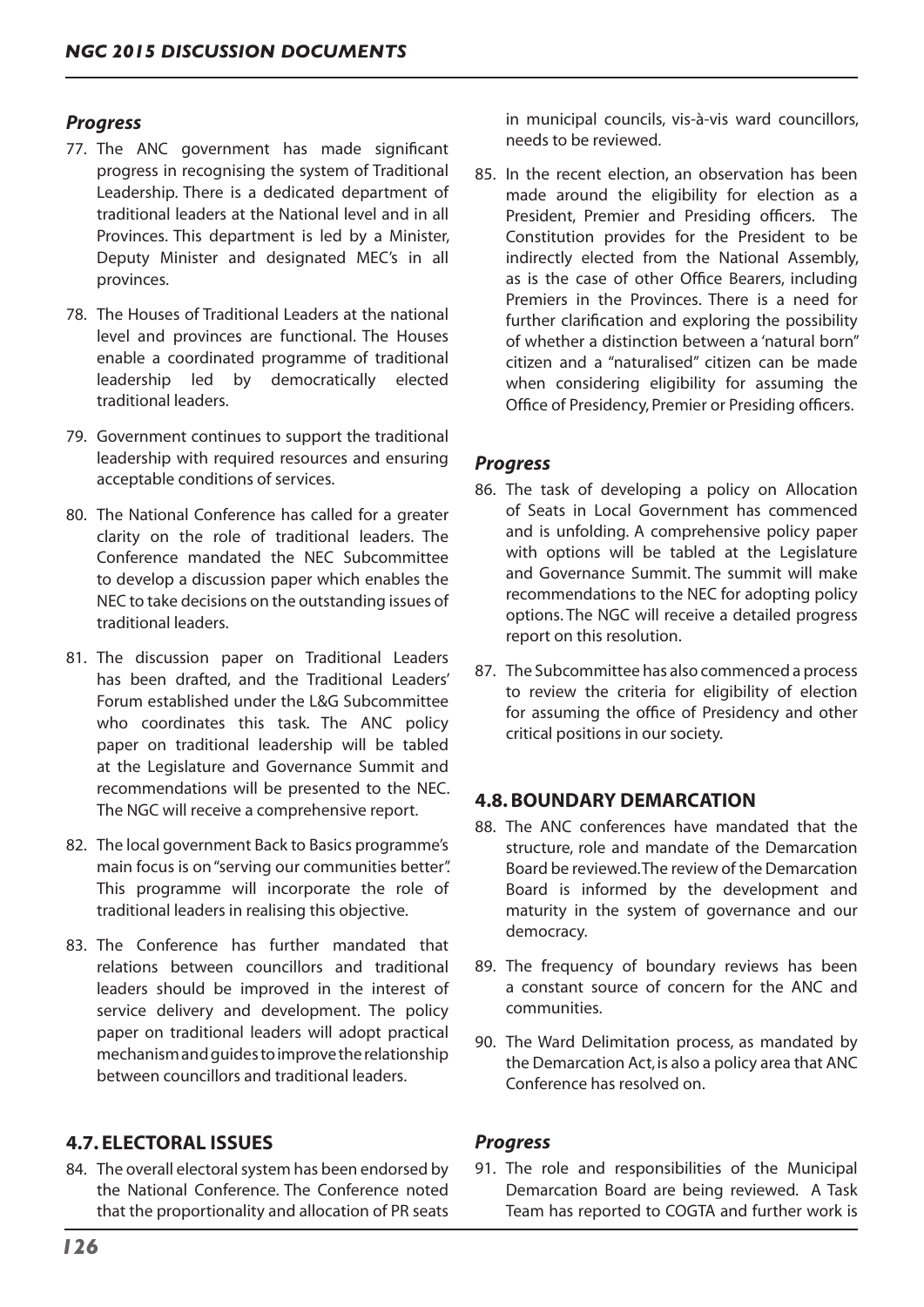being done to address these and other issues. At the same time, there is a need to clearly define the framework within which re-demarcations occur. The NEC has resolved that re-demarcation of boundaries must be aligned to the census.

- 92. Government is considering the creation of further Category A municipalities and also the possibility of strengthening Districts through applying the District Management Model to dysfunctional municipalities.
- 93. The delimitation of wards is also under review given that every time ward boundaries change, it impacts on structures of the ANC and government. Given the importance of wards in municipal planning,mechanism must be found to reduce the frequency and extent of ward boundary changes.

# **4.9. SERVICE DELIVERY PROTEST(S)**

- 94. The recent past has witnessed an escalation of protest(s) in various parts of the country. The protest(s) in some area have become violent and resulted in the loss of life and destruction of property.
- 95. These protest(s) are not unique to South Africa as they are witnessed in some parts of the world as well. Protest could also be informed by the global economic crisis, leading to high levels of unemployment, escalating poverty levels etc.
- 96. In most cases, the character of protest(s), in South Africa, take the form of service delivery protests. The ANC and government have undertaken programmes to study the protest phenomenon and understand the real root causes.

## *Progress*

- 97. The NEC resolved to establish a Rapid Response Team (RRT).The RRT was tasked to investigate the root causes of protests and identify hotspot areas where there are high levels of protest. The RRT was also mandated to introduce remedial measures to stabilise and reduce protests.
- 98. Hotspot municipalities are prioritised based on service delivery protest(s), institutional instability, and lack or inadequate infrastructure impacting negatively on service delivery.
- 99. Rapid Response Specialists comprising of former DG's, Municipal Managers, CEO's of public sector

entities was established, with requisite expertise and experience to resolve governance and institutional challenges that leads to protest and instability. The SGO, Legislature and Governance Subcommittee together with Deputy Ministers, in key service delivery portfolios, provided political management and oversight of the programme.

- 100. The level of protest is minimised, and most municipalities are stabilised. The provinces have also set up provincial rapid response teams.
- 101. A dedicated Leadership Development Programme, for political office bearers and councillors,is being implemented with a targeted focus on hotspots areas. The programme is facilitated through SALGA and ensures maximum participation of affected councillors and municipalities. The Leadership Development Programme aims to empower municipal leadership to manage effectively and attend to community needs, thereby mitigating any possible protests.

# **5. POLICY CONSIDERATIONS**

The following are the key policy and programmes for further consideration by the NGC:

#### **5.1. LOCAL GOVERNMENT 2016 ELECTIONS**

- 102. The importance of Local Government for the ANC cannot be over-emphasised, but requires critical decisions to be taken on how the ANC treats, values and positions Local Government in terms of the broader Developmental Agenda of the ANC and the State.
- 103. In the context of preparing for the 2016 Local Government elections, the ANC must be decisive in addressing the following issues:
	- $\blacksquare$  The calibre and quality of Councillors deployed in municipalities;
	- **n** Accountability and transparency of councillors to their communities;
	- **n** Management of consequences and performance management of deployed cadres;
	- Leadership and Management Training for deployed cadres;
	- $\blacksquare$  Micro management of municipalities by ANC structures (PEC's, REC's, BEC's);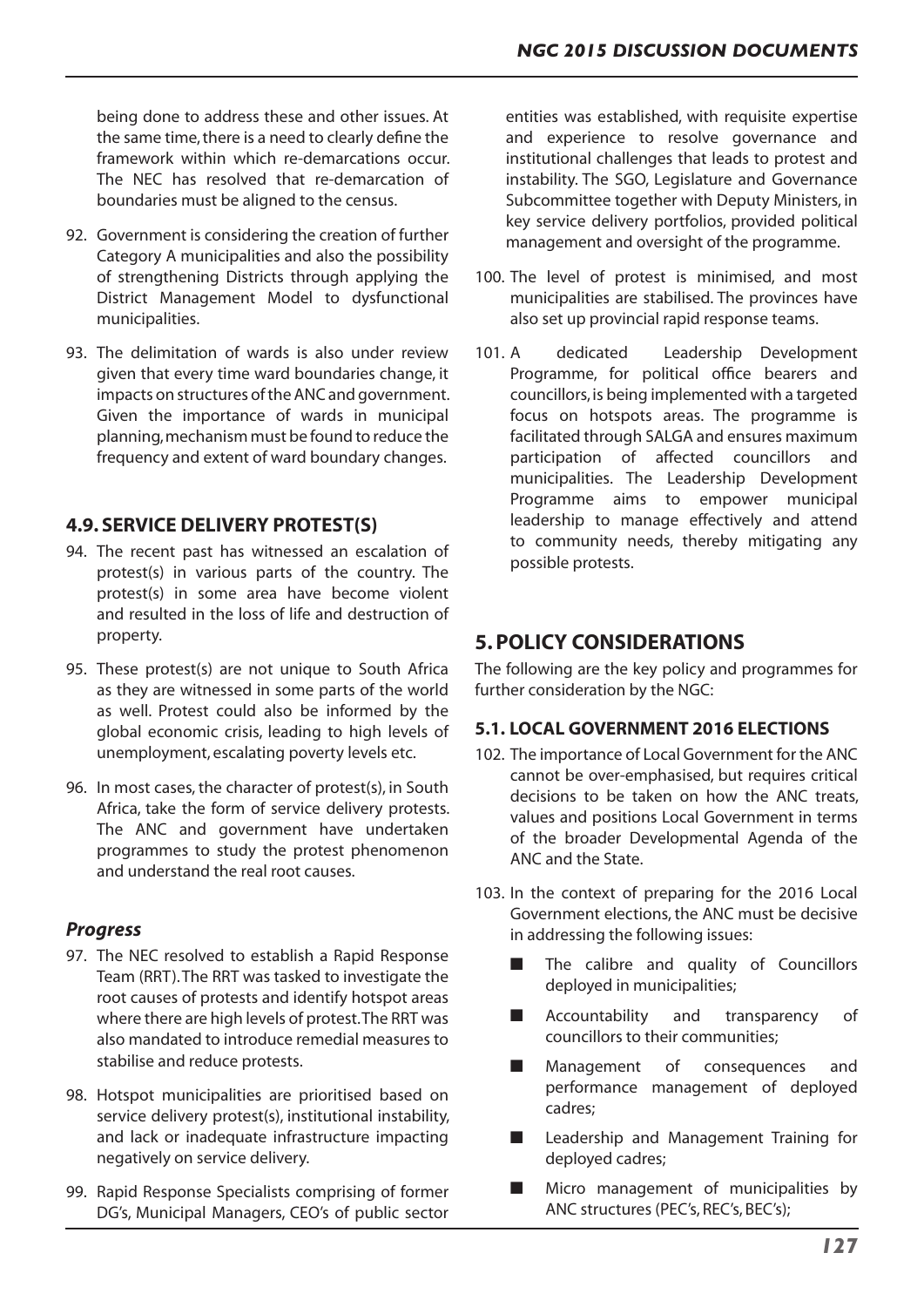- **n** Occupy moral high ground and deal decisively with fraud and corruption; and
- Campaigns and programmes targeted at changing the image and credibility of Local Government.

### **5.2.SPATIAL PLANNING & IMPLEMENTATION**

- 104. The proliferation of spatial analysis of municipal space,e.g. PICC–SIPsSpatialplanforinfrastructures investments, National Transport Master Spatial Plan, Human Settlements National Spatial Master Plan, Provincial Government Spatial Plans and Municipal Spatial Development Frameworks.
- 105. All these spatial plans are not targeting same areas and emphasize different priorities resulting in an incoherent impact at local level. The risks associated with incoherency and lack of decisiveness in government is that most development in cities and major areas is led by the private sector, which results in government influence and directing of development being compromised.
- 106. The ANC must be in the forefront of quiding where development should go.But this requires national, coherent,spatial mapping of development nodes and potential; and directing where government infrastructure investment should go to address spatial legacies of the past and achievement of our National Developmental Agenda.
- 107. This is an opportunity for the ANC to reflect on and assess gaps and weaknesses of the past twenty years; and identify fundamental areas to be reformed and radically altered to allow realization of the National Democratic Revolutions priorities.

#### **5.3.URBAN DEVELOPMENT**

- 108. The rapid urbanization and growing urban sprawl presents a serious challenge to urban management.TheIntegratedUrbanDevelopment Framework must provide a governmentwide policy framework to create a shared understanding across government and society about how urbanisation should be managed to ensure resilience and inclusion.
- 109. The primary priority is addressing spatial transformation and integration.Within the twenty years of democratic governance we have not

been able to reverse the apartheid spatial legacy is a paramount concern. The characterization of the key issues affecting Cities, Metros and urban areas should be how to deal with issues of rapid urbanization informal settlements upgrades, spatial integration, urban management and issues associated with providing basic services and understanding the interest of an urban voter.

#### **5.4.COOPERATIVE GOVERNANCE, INTEGRATED SERVICE DELVERY**

- 110. The lessons to be drawn from twenty years of practice in managing relationship between the three spheres of government and guided by Chapter 3 principles of Cooperative Governance are that:
	- Adherence to Cooperative Governance principles do not translate into an effective system of government;
	- **n** Practice shows federal tendencies and features, e.g. 9 provincial governments, 284 municipal governments that sets own priorities and plans, performance and delivery uneven, incoherent planning regime, IDPs least considered planning instrument, etc.;
	- $\blacksquare$  Despite structural mechanisms in place for coordination, integration and alignment resulting in a predictable coherent system of government across spheres is still pie in the sky;
	- $\blacksquare$  Integrated delivery of service is not possible when there is no central and predictable mechanisms for guiding and regulating the key performance areas of integration across spheres;
	- $\blacksquare$  Proliferation of IGR coordination structure, mushrooming of Cabinet Inter-Ministerial Committee's, PICC-SIPs structures, and Clusters andOutcomes coordination Forums renders state of parallaxes in the efforts aimed at coordination and collaboration within and across spheres of government;
	- **n** Within National government, the overlapping and duplication of mandates, delegations and accountability for implementation weakens effectiveness